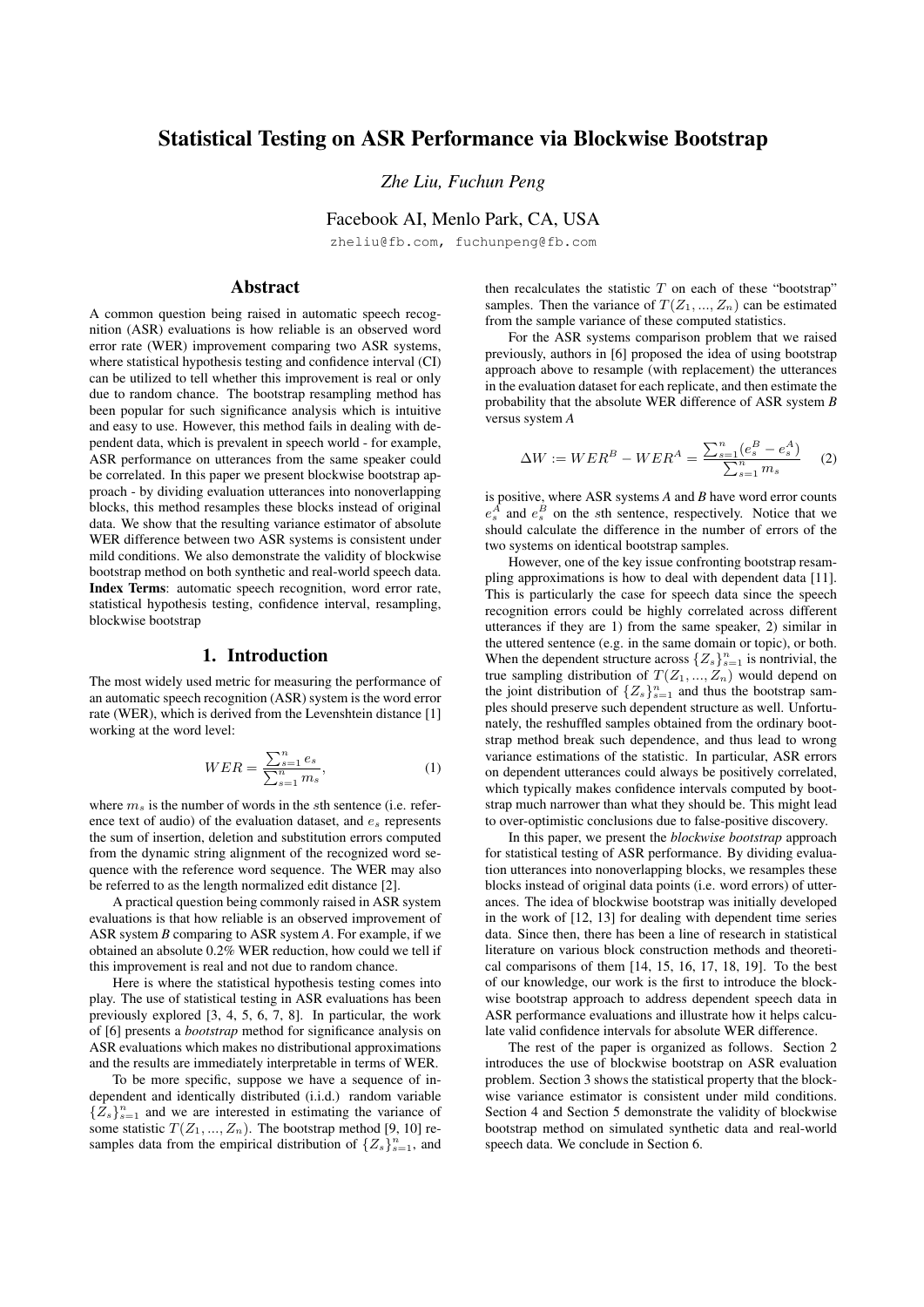# 2. Methods

In this section, we describe the blockwise bootstrap method to compute the confidence interval of the absolute WER difference  $\Delta W$  as in the formula (2).

Given two ASR systems *A* and *B* in the comparison, assume we have their evaluation results on *n* utterances as follows:

$$
(m_1, e_1^A, e_1^B), (m_2, e_2^A, e_2^B), \ldots, (m_n, e_n^A, e_n^B)
$$
 (3)

where for any  $s = 1, \ldots, n$ , let  $m_s$  be the number of words in the reference of *s*th utterance,  $e_s^A$  and  $e_s^B$  represent the numbers of word errors in ASR systems *A* and *B*, respectively. The statistic that we are interested in is the absolute WER difference  $\Delta W$  comparing system *B* versus system *A*.

Suppose the evaluation results data above can be partitioned into *K* nonoverlapping blocks (e.g. by speakers) such that word error counts within each block are correlated while the dependency of word error counts from different blocks are negligible

$$
\{(m_s, e_s^A, e_s^B)\}_{s \in S_k}, k = 1, \dots, K
$$
 (4)

where  $\bigcup_k S_k = \{1, 2, \ldots, n\}$ , and  $S_i \cap S_j = \emptyset$  for any *i*, *j* where *i* is different from *j*. Then the blockwise bootstrap method works as follows.

For any  $b = 1, \ldots, B$  where *B* is a large number, we randomly sample (with replacement) *K* elements  $\{S_{k'}^{(b)}\}_{k'=1,\ldots,K}$ from the set  ${S_k}_{k=1,\ldots,K}$  to generate a bootstrap sample of evaluation results data

$$
\{(m_s, e_s^A, e_s^B)\}_{s \in S_{k'}^{(b)}}, k' = 1, \dots, K
$$
 (5)

where each  $S_{k'}^{(b)} \in \{S_k\}_{k=1,\ldots,K}$ . Then for this bootstrap replicate sample, the statistic is computed as

$$
\Delta W^{(b)} = \frac{\sum_{k'=1}^{K} \sum_{s \in S_{k'}^{(b)}} (e_s^B - e_s^A)}{\sum_{k'=1}^{K} \sum_{s \in S_{k'}^{(b)}} m_s}.
$$
 (6)

Once we have all  $\{\Delta W^{(b)}\}_{b=1,\dots,B}$ , then the 95% confidence interval for  $\Delta W$  can be determined by the empirical percentiles at 2.5% and 97.5% of the bootstrap sample statistics

$$
(\Delta W_{2.5\%}^{blockBoot}, \Delta W_{97.5\%}^{blockBoot}). \tag{7}
$$

Alternatively, the uncertainty of  $\Delta W$  can be quantified by its standard error, which can be approximated by the sample standard deviation of the *B* bootstrap sample statistics

$$
se^{blockBock}(\Delta W) = \sqrt{\frac{\sum_{b=1}^{B} (\Delta W^{(b)} - m^{blockBock}}{B - 1}})
$$
\n(8)

where  $m^{blockBoot}(\Delta W) = \frac{1}{B} \sum_{b=1}^{B} \Delta W^{(b)}$ . Then based on the Gaussian approximation, the 95% confidence interval for *W* can be obtained by

$$
(m^{blockBoot}(\Delta W) \pm 1.96 \cdot se^{blockBoot}(\Delta W)).
$$
 (9)

Generally speaking, the percentile confidence intervals (7) always give similar results with Gaussian approximation confidence intervals (9) when *B* is large, unless the corresponding bootstrap sample statistics are highly skewed, in which case the former ones are preferred.

Note that in this paper we mainly focus on the confidence intervals of absolute WER difference. Similarly, the blockwise bootstrap method can also be utilized to compute the confidence intervals for the WER itself as well as relative WER difference between two ASR systems.

# 3. Theoretical Properties

We work out some statistical theories to show that the blockwise variance estimator of  $\Delta W$  is consistent under mild conditions. That is, as the number of evaluation data points increases indefinitely, the resulting sequence of variance estimates converges to the truth variance [20].

For simplicity, we assume all utterances in the evaluation dataset have the same number of words, that is,  $m_i = m$  for all  $i = 1, \ldots, n$ . Let's denote  $Z_i := (e_i^B - e_i^A)/m$ . Then we have the statistic of interest written as

$$
\Delta W_n = \frac{1}{n} \sum_{i=1}^n Z_i \tag{10}
$$

where the subscript *n* in  $\Delta W_n$  indicates the number of samples (i.e. utterances) corresponding to the quantity. Further, by dividing the *n* utterances into nonoverlapping blocks, suppose each block has same number of utterances, denoted as *dn*. Let  $K_n = [n/d_n]$  as the number of blocks. Note that the assumptions of having same number of words in each utterance as well as same number of utterances in each block are for the sake of simplicity, the results below still hold if the equality assumptions here are relaxed to be in the same order of *n*.

Without the loss of generality, assume that the blocks are consecutive and thus the *k*th block consists of the sequence  $Z_{(k-1)d_n+1}, \ldots, Z_{kd_n}$  where  $k = 1, \ldots, K_n$ . We further let

$$
\Delta W_{d_n}^{(k-1)d_n+1} := \frac{1}{d_n} \sum_{i=(k-1)d_n+1}^{kd_n} Z_i \tag{11}
$$

where the subscript  $d_n$  in  $\Delta W_{d_n}^{(k-1)d_n+1}$  for the *k*th block represents the block size and the superscript  $(k - 1)d_n + 1$  indicates the index of starting variable in the block. Notice that<br>  $\frac{1}{K_n} \sum_{k=1}^{K_n} \Delta W_{d_n}^{(k-1)d_n+1} = \Delta W_n$ .<br>
Consider the blockwise variance estimator (i.e. standard-

ized sample variance of blockwise estimators of the statistic)

$$
\hat{\sigma}_n^2 := \frac{d_n}{K_n} \sum_{k=1}^{K_n} \left( \Delta W_{d_n}^{(k-1)d_n+1} - \Delta W_n \right)^2.
$$
 (12)

The following theorem establishes its  $L_2$ -consistency result.

**Theorem 1.** Assume the asymptotic variance of  $\Delta W_n$  is

$$
\lim_{n \to \infty} n\mathbf{E}(\Delta W_n - \mathbf{E}(\Delta W_n))^2 = \sigma^2 \in (0, \infty)
$$
 (13)

*and*  $\mu = \mathbf{E}(Z_i)$  *for any*  $i = 1, \ldots, n$ *. Let*  $d_n$  *be s.t.*  $d_n \to \infty$  and  $K_n \to \infty$  as  $n \to \infty$ . If  $n^2 \mathbf{E}(\Delta W_n - \mu)^4$ *is uniformly bounded, and for any*  $1 \leq k \leq K$ <sup>*k*</sup>  $\leq K_n$ *, the sequence of*  $Z_{(k-1)d_n+1}, \ldots, Z_{kd_n}$  *and the sequence of*  $Z_{(k'-1)d_n+1}, \ldots, Z_{k'd_n}$  *are uncorrelated, then* 

$$
\hat{\sigma}_n^2 \to_{L_2} \sigma^2 \text{ as } n \to \infty. \tag{14}
$$

The proof of the theorem is deferred to Appendix (accompanied by additional files). According to Theorem 1, we require both the number of blocks  $K_n$  and number of utterances in each block  $d_n$  go to infinity as the number of utterances *n* grows to infinity. This is reasonable for speech evaluation data collection if the blocks are partitioned by different speakers or topics.

On the other hand, the uncorrelated assumption between different blocks seems strong, because in practice it is possible that word errors over different blocks are also weakly correlated. We relax this assumption in the corollary below.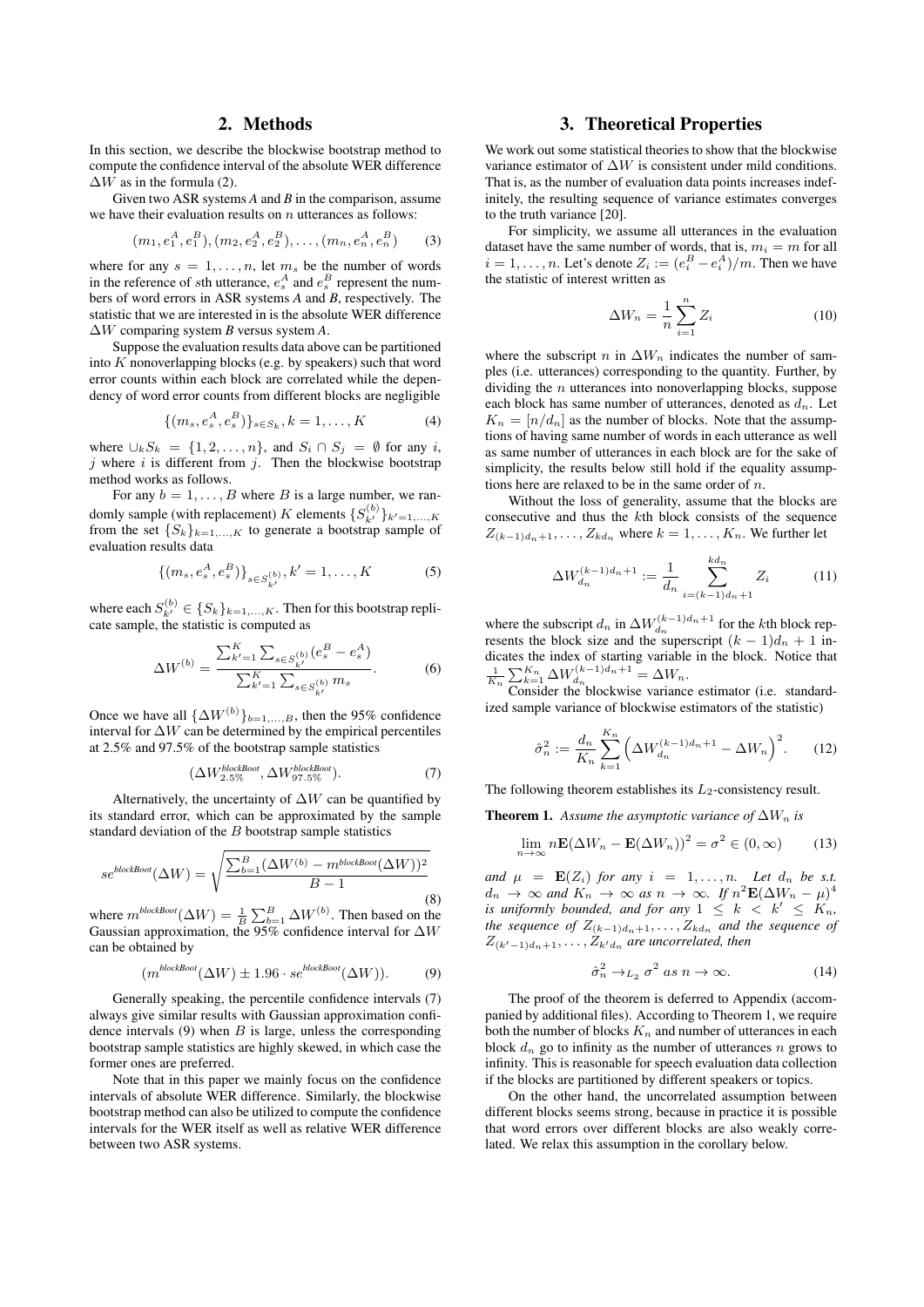Corollary 1.1. *Theorem 1 still holds if the assumption of uncorrelated blockwise variables is relaxed as follows: for any*  $\epsilon > 0$ , if *n* is large enough, for any  $1 \leq k < k' \leq K_n$  and  $(k-1)d_n+1 \leq i < j \leq kd_n$ ,  $(k'-1)d_n+1 \leq i' < j' \leq k'd_n$ *assume*

$$
\mathbf{E}(|(Z_i - \mu)(Z_j - \mu)(Z_{i'} - \mu)(Z_{j'} - \mu)|) \le \epsilon.
$$
 (15)

The proof of the corollary is also deferred to Appendix (accompanied by additional files).

# 4. Simulation Experiments

In this section, we conduct simulation experiments to show that the blockwise bootstrap approach is capable to generate valid confidence intervals for absolution WER differences between two ASR systems and is superior to the ordinary bootstrap when the utterances in the evaluation dataset are dependent.

#### 4.1. Setup

In this simulation experiments, we generate synthetic data, i.e. counts of ASR errors, to measure the performance of ordinary bootstrap and blockwise bootstrap methods. We assume the total number of utterances in the evaluation set is  $n = 3,000$ and number of words in each utterance is equally  $m = 100$ . For the two ASR systems *A* and *B* in the comparison, suppose the "ground-truth" WERs are given by  $WER^A = 10.0\%$  and  $WER^B = 9.5\%$  respectively. Thus the absolution WER difference  $\Delta W$  between them is  $-0.5\%$ .

Under the scenario that the numbers of errors from different utterances are independent with each other, we generate the number of errors for each utterance from the binomial distribution  $Binom(m = 100, p)$  where  $p = WER^A$  or  $WER^B$ depending on which ASR system was used. On the other hand, when the ASR errors are dependent across different utterances, we need to make additional correlation structure assumption while keeping the marginal distribution of error count on each utterance to be binomial distributed.

Here we assume the numbers of errors across different utterances are block-correlated, that is, for any two utterances, their ASR errors are correlated if they belong to the same block while their errors are independent if they belong to different blocks. Without the loss of generality, suppose the blocks are consecutive and the size of block (i.e. number of utterances in each block) is denoted as *d*. Follow the steps below to generate ASR errors for each block and each ASR system:

- 1. Generate a sample  $(v_1, \ldots, v_d)$  from multivariate Gaussian distribution  $N(0, \Sigma_d)$ , where  $\Sigma_d$  is an *d*-by-*d* covariance matrix with  $\sigma_{ij} = 1$  if  $i = j$  and  $\sigma_{ij} = \rho$  if  $i \neq j$ . Here  $\sigma_{ij}$  is the  $(i, j)$ -th element of  $\Sigma_d$ ;
- 2. Turn  $(v_1, \ldots, v_d)$  into correlated uniforms  $(u_1, \ldots, u_d)$ where  $u_s = \Phi(v_s)$  for  $s = 1, \ldots, d$  and  $\Phi(\cdot)$  is the Gaussian cumulative distribution function (CDF);
- 3. Generate correlated Binomial samples (*e*1*,...,ed*) by inverting the Binomial CDF:  $e_s = Q_{binom}(u_s, m, p)$ for  $s = 1, \ldots, d$ , where  $Q_{binom}(\cdot, m, p)$  is the inverse of the Binomial CDF.

The counts of word errors for different blocks and different ASR systems are generated independently. For both ordinary bootstrap and blockwise bootstrap methods in the comparison, we set the resampling size  $B = 1,000$ . The block size  $\tilde{d}$  and correlation parameter  $\rho$  are varied in our experiment.



Figure 1: *Visualisation of confidence intervals computed on the first 30 simulated data* ( $d = 5$ ,  $\rho = 0.4$ *), from both ordinary bootstrap and blockwise bootstrap. The vertical blue line represents the true absolute WER difference*  $\Delta W = -0.5\%$ .

While in this and next section we mainly focus on the comparison again ordinary bootstrap method, there also exists other parametric approaches (e.g. in [8]) without the need of Monte Carlo resampling. They typically give similar results with bootstrap but are less preferred than bootstrap especially when these distributional assumptions are violated in practice.

#### 4.2. Results

Strictly speaking, a 95% confidence interval means that if we were able to have 100 different datasets from the same distribution of the original data and compute a 95% confidence interval based on each of these datasets, then approximately 95 of these 100 confidence intervals will contain the true value of the statistic of interest [21, 22, 23]. In our experiments, for each setup of various block size and correlation parameter, we replicate the simulation for 1,000 times. Therefore if confidence intervals were computed correctly, then approximately 950 of these confidence intervals would contain the true absolute WER difference  $\Delta W = -0.5\%$ .

Seen from Table 1, the blockwise bootstrap method always gives valid confidence intervals since the percentage of confidence intervals that contain the true  $\Delta W$  is very close to 95%, regardless of block size  $(d = 5 \text{ or } 30)$  or correlation parameter  $(\rho = 0, 0.05, 0.1, 0.2 \text{ or } 0.4)$ . As the block size or correlation increases, the width of confidence intervals becomes larger. On the other hand, the ordinary bootstrap method fails to generate correct confidence intervals when the data is dependent ( $\rho > 0$ ), since its percentage of confidence intervals that contain the true  $\Delta W$  is much lower than 95%.

Figure 1 plots the confidence intervals computed on the first 30 simulated data for  $d = 5$  and  $\rho = 0.4$ , where we can see that the confidence intervals from the blockwise bootstrap method are wider and capture more true values of  $\Delta W = -0.5\%$ .

It is worth noting that when the dependency across different utterances is relatively strong, the width of confidence intervals generated by ordinary bootstrap is less than the half of the valid ones generated by blockwise bootstrap, in which case ordinary bootstrap might lead to over-optimistic discovery.

### 5. Real Data Experiments

In this section, we also apply the blockwise bootstrap approach on two real-world speech datasets and demonstrate how it helps compute the confidence intervals of absolute WER difference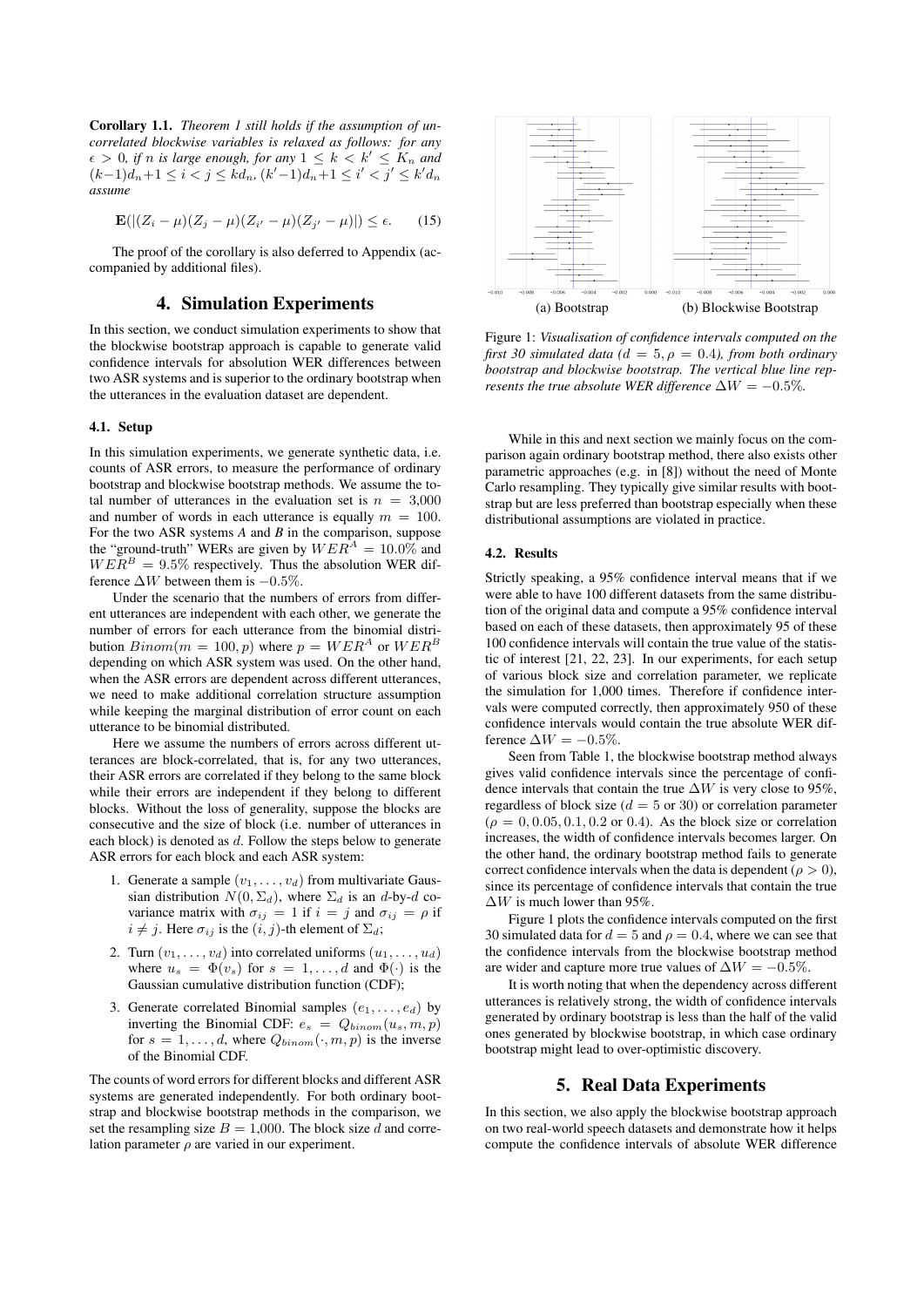Table 1: *Comparison results of ordinary bootstrap and blockwise bootstrap methods on simulated data with various block*  $size (d)$  and correlation parameter  $(\rho)$ , where the average width *of confidence intervals and the percentage of times that confidence intervals contain the true*  $\Delta W$  *are shown.* 

|                          |                         | <b>Bootstrap</b> |                            | <b>Blockwise Bootstrap</b> |                                |
|--------------------------|-------------------------|------------------|----------------------------|----------------------------|--------------------------------|
| <b>Block Size</b><br>(d) | Correlation<br>$(\rho)$ | Width            | $\%$ contains<br>the truth | Width                      | % contains<br><i>the truth</i> |
| $d=5$                    | $\rho=0$                | 0.0030           | 94.1%                      | 0.0030                     | 94.7%                          |
|                          | $\rho = 0.05$           | 0.0030           | 92.7%                      | 0.0033                     | 95.2%                          |
|                          | $\rho=0.1$              | 0.0030           | 90.1%                      | 0.0035                     | 94.3%                          |
|                          | $\rho = 0.2$            | 0.0030           | 86.2%                      | 0.0040                     | 94.9%                          |
|                          | $\rho = 0.4$            | 0.0030           | 76.9%                      | 0.0048                     | 94.0%                          |
| $d = 30$                 | $\rho=0$                | 0.0030           | 94.1%                      | 0.0030                     | 94.7%                          |
|                          | $\rho = 0.05$           | 0.0030           | 78.1%                      | 0.0046                     | 95.2%                          |
|                          | $\rho=0.1$              | 0.0030           | 69.2%                      | 0.0058                     | 94.9%                          |
|                          | $\rho = 0.2$            | 0.0030           | 54.4%                      | 0.0077                     | 94.7%                          |
|                          | $\rho = 0.4$            | 0.0030           | 41.2%                      | 0.0105                     | 95.9%                          |

between two ASR systems. We consider the following two ASR evaluation datasets in this analysis

- *Conversational Speech* data. This dataset was collected through crowd-sourcing from a data supplier for ASR, and the data was properly anonymized. It consists of 235 conversations with more than 20 topics that are common in daily life, including family, travel, foods, etc;
- *Augmented Multi-Party Interaction (AMI) Meeting* data. The dataset [24, 25] includes scenario meetings (with roles assigned for participants) and non-scenario meetings (where participants were free to choose topics). For scenario meetings, each session is divided into 4 onehour meetings. Each meeting has 4 participants.

Since our purpose is to evaluate ASR performance, we only use the "dev" and "eval" splits of the entire datasets above.

We use in-house developed conversation ASR system in this investigation: a baseline model (denoted as system *A*) and an improved model (denoted as system *B*), and we are interested in computing a 95% confidence interval of the absolute WER difference between the two ASRs. If the upper bound of such confidence interval is negative, then we can tell that this improvement is real and not due to random chance.

To apply the blockwise bootstrap method, we need to define the correlated block structures among the utterances in the evaluation data (merged "dev" and "eval" splits). For Conversation data, it is natural to treat each conversation as a single separated block since the same topics were being discussed. For AMI Meeting dataset, we treat the utterances from each speaker in each (either scenario or non-scenario) meeting as a block. By doing that, for any two utterances, we assume their ASR errors are correlated if they belong to the same block while the errors have very weak correlations if they belong to different blocks. Table 2 shows details of the two evaluation datasets in terms of number of utterances, number of total words, and number of correlated blocks.

We apply both ordinary bootstrap and blockwise bootstrap methods on the two evaluation datasets. Results are shown in Table 3. Again, we observe that the confidence intervals computed from blockwise bootstrap are much wider than the ones generated from ordinary bootstrap: around 1.5 times wider on Conversation data and 2 times wider on AMI Meeting data. Also, we can see that confidence intervals computed from the empirical percentiles at 2.5% and 97.5% of bootstrap samples

| Table 2: Summary of the Conversation Speech and AMI Meeting |
|-------------------------------------------------------------|
| datasets in the experiments of real data analysis.          |

|                             | <b>Evaluation Dataset</b>  |         |
|-----------------------------|----------------------------|---------|
| Feature                     | Conversation   AMI Meeting |         |
| Number of Utterances        | 13,987                     | 25,741  |
| Number of Words             | 160,338                    | 189,590 |
| Number of Correlated Blocks | 235                        | 135     |

Table 3: *Results of bootstrap and blockwise bootstrap methods on real-world Conversation and AMI meeting datasets.*

|                  |                            | <b>Evaluation Dataset</b> |                      |  |
|------------------|----------------------------|---------------------------|----------------------|--|
| Method           | Metric                     | Conversation              | <b>AMI</b> Meeting   |  |
| <b>Bootstrap</b> | ΔW                         | $-1.47%$                  | $-1.80\%$            |  |
|                  | $se^{boot}(\Delta W)$      | $0.074\%$                 | $0.067\%$            |  |
|                  | Percentile CI              | $(-1.61\%, -1.32\%)$      | $(-1.94\%, -1.67\%)$ |  |
|                  | Gaussian Approx. CI        | $(-1.62\%, -1.33\%)$      | $(-1.94\%, -1.67\%)$ |  |
| <b>Blockwise</b> | ΛW                         | $-1.47%$                  | $-1.80\%$            |  |
| <b>Bootstrap</b> | $se^{blockBoot}(\Delta W)$ | 0.116%                    | 0.153%               |  |
|                  | Percentile CI              | $(-1.69\%, -1.24\%)$      | $(-2.09\%, -1.51\%)$ |  |
|                  | Gaussian Approx. CI        | $(-1.69\%, -1.24\%)$      | $(-2.10\%, -1.50\%)$ |  |

are almost the same with the ones computed from Gaussian approximation.

Figure 2 displays the histograms of absolute WER difference computed from the bootstrap samples, where we can see again that the data distribution from the blockwise bootstrap method is more spread out. Thus confidence intervals computed by ordinary bootstrap underestimate the standard errors and are much narrower than what they should be, which could lead to over-optimistic conclusions due to false-positive discovery.

# 6. Conclusion

In this paper, we present blockwise bootstrap approach for statistical testing of ASR performance - by dividing the evaluation utterances into nonoverlapping blocks, this method resamples these blocks instead of original data. We show that the resulting variance estimator of the absolute WER difference is consistent under mild conditions. We also illustrate the validity of blockwise bootstrap method on synthetic and real-world speech data.

Future work might include how to infer the correlated block structures from data, for example, estimating a blockwise sparse correlation matrix across evaluation utterances based on the embeddings of speakers and text sentences.



Figure 2: *Histograms of absolute WER difference calculated from the bootstrap samples of both bootstrap and blockwise bootstrap methods.*